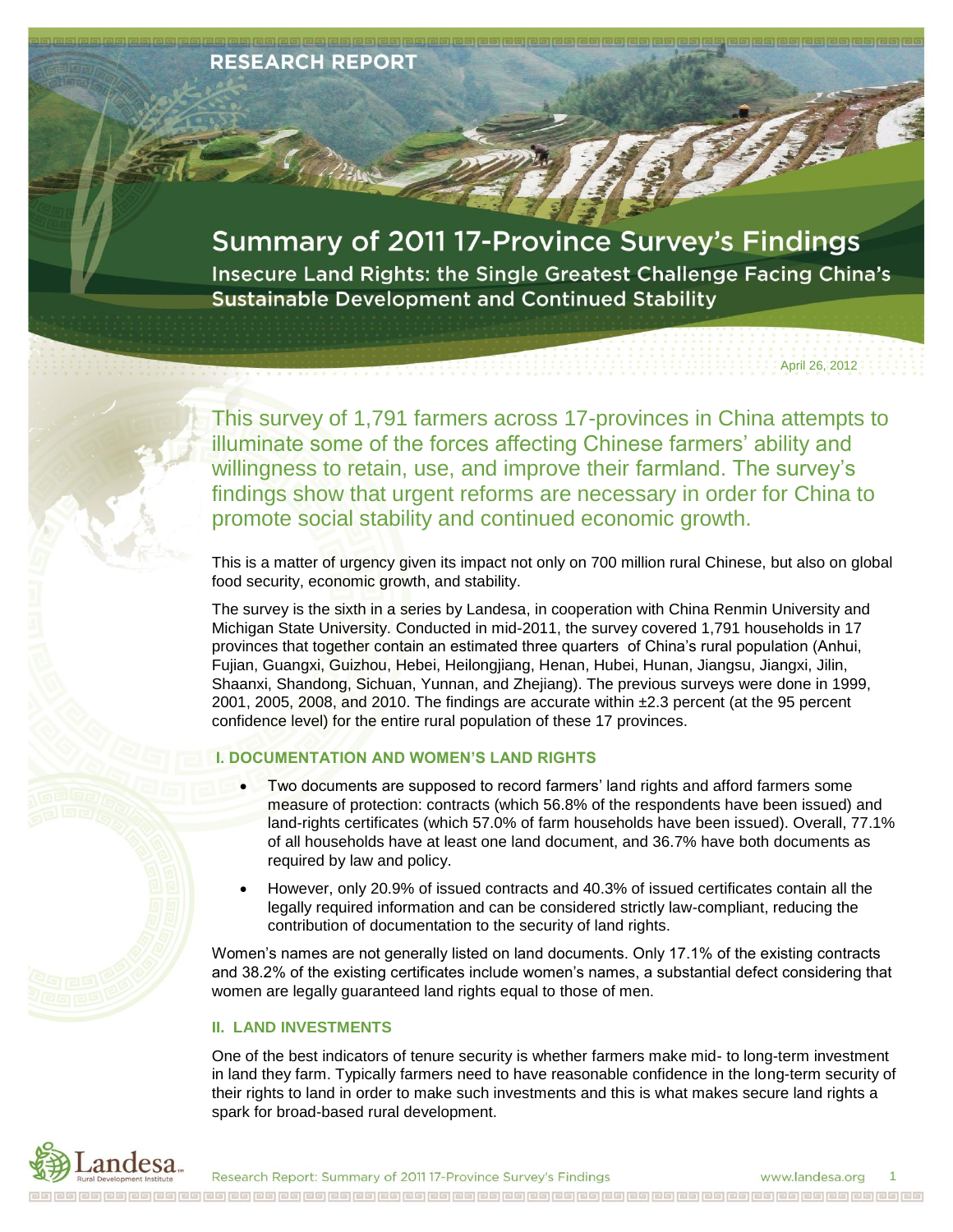- 
- One third of respondents (33.2 percent) had made mid- to long-term diversification investments in their land.
- Preliminary data analysis shows that the quality of land certificates is highly correlated to farmers' decision in making investments. Surveyed farmers are 76.5% more likely to have made investments when they have law-compliant land certificates compared to noncompliant certificates.
- In addition, of all the investments made, 84.5% were made in or after the year of contract issuance, 78.2% made in or after the year of certificate issuance, and 81.3% made in the year of or following the issuance of both documents.
- According to our calculation, 24.2 million incremental investments that are attributable to secure land rights have been made by all Chinese rural households from 1998 onward. Such an estimate recognizes the fact that farmers' investment decisions are a function of multiple factors including tenure security but not excluding other factors such as access to credit or to market.
- For the year of 2010, each investing farm family received 14,993 yuan (app.\$1,800) on average net return from their investment. The total net income attributable to incremental farmer investments in 2010 would be 363 billion yuan (app. \$58 billion) or 8.6% of total net rural income in that year.

### **III. THREATS TO FARMERS' LAND RIGHTS: LAND TAKINGS**

 Land takings (otherwise known as eminent domain or compulsory state acquisitions) represent the greatest threat to farmers' land rights. 43.1% of villages have experienced takings of land for non-agricultural purposes since the late 1990s. Based on the year of the takings reported by the entire sample of 1,791 villages, the following chart shows the number of cases for each year (annualized for the full year 2011).



- The survey finds that affected farmers received some compensation in 77.5% of all cases, were promised but did not receive compensation in 9.8% of cases, and were neither promised, nor received compensation in 12.7% of cases.
- The mean compensation paid to affected farmers was 18,739 yuan per mu (app. \$17,850 per acre), a fraction of the mean price authorities themselves received for the land (778,000 yuan per mu or \$740,000 per acre, mostly in cases of commercial projects).
- It is therefore, not surprising that dissatisfied farmers outnumber the satisfied by a margin of two to one: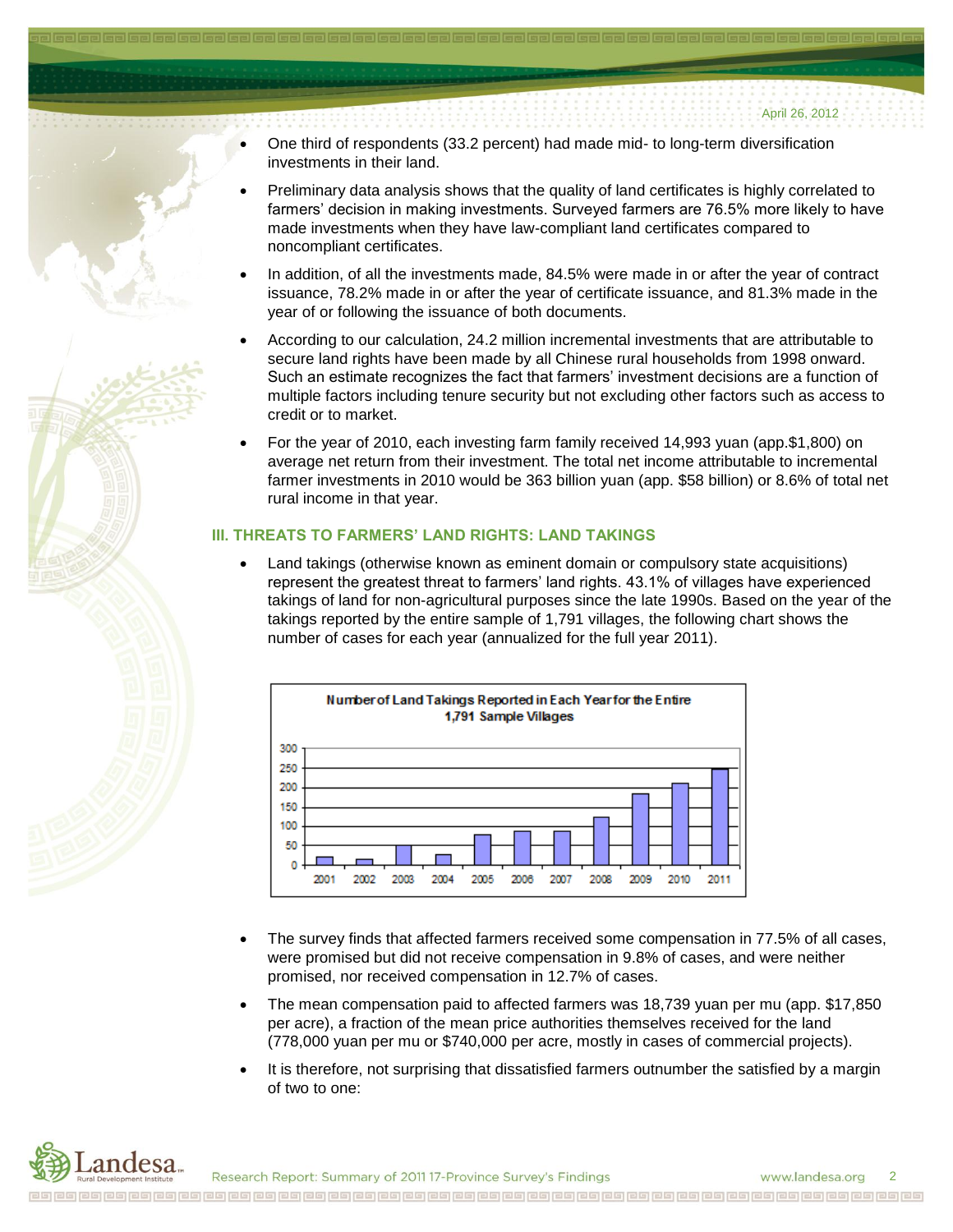April 26, 2012



Further embittering farmers, 17.8% of land takings cases involved forceful evictions.

## **IV. THREATS TO FARMERS' LAND RIGHTS: FORCED URBANIZATION**

In recent years local authorities have increasingly carried out programs that consolidate farmers' foundation plots for alternative uses or entirely moved farmers to urban areas making them commute to their farmland. The survey shows that more than one out of six villages (17.7%) have experienced or are currently carrying out such programs.

To ascertain more information about this relatively new phenomenon, Landesa conducted a special survey, interviewing farmers in 191 townships. The findings in the remainder of this section are based on this separate survey:

- Farmers lost their residential land in 35.9% of cases, and both residential and farmland in 54.8% of cases. Not surprisingly, farmers who lost both farmland and residential land are more than twice as likely to be dissatisfied.
- The process left 57.2% of the affected "farmers" without any land to farm.
- The land that has been given up by affected farmers is now used for various purposes (multiple choice questions):

|                                            | Farmers' old<br>residential land | Farmers' old<br>farmland |
|--------------------------------------------|----------------------------------|--------------------------|
| <b>Grain production</b>                    | 7.2%                             | 33.9%                    |
| Diversified agricultural production        | 6.5%                             | $9.7\%$                  |
| <b>Factories or commercial development</b> | 25.5%                            | 16.0%                    |
| <b>Apartment buildings</b>                 | 29.3%                            | 14.7%                    |
| <b>Not currently used</b>                  | 19.5%                            | 16.6%                    |

The overall picture here is troubling, because this new urbanization program was started in an attempt to preserve and reclaim some of the country's farmland. Instead, only a small percentage of the vacated residential land – and a minority of even the vacated farmland – is being used for agricultural purposes

Moreover, overall, it does not appear that these relocated or "urbanized farmers" become fullfledged urban citizens. Only 21.8% of affected farmers gained urban residential registration. Only